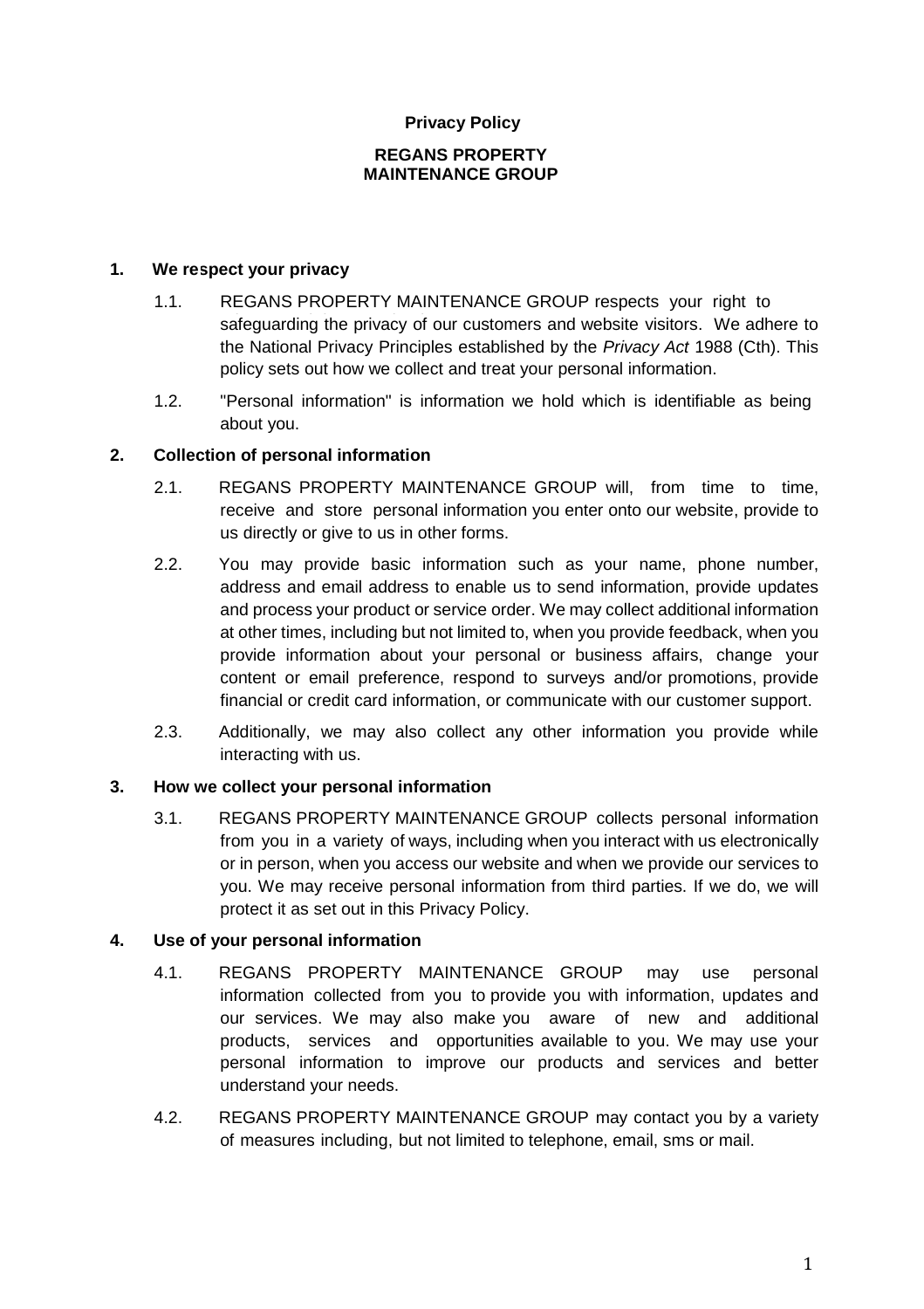# **5. Disclosure of your personal information**

- 5.1. We may disclose your personal information to any of our employees, officers, insurers, professional advisers, agents, suppliers or subcontractors insofar as reasonably necessary for the purposes set out in this Policy. Personal information is only supplied to a third party when it is required for the delivery of our services.
- 5.2. We may from time to time need to disclose personal information to comply with a legal requirement, such as a law, regulation, court order, subpoena, warrant, in the course of a legal proceeding or in response to a law enforcement agency request.
- 5.3. We may also use your personal information to protect the copyright, trademarks, legal rights, property or safety of REGANS PROPERTY MAINTENANCE GROUP, rpmg.com.au, its customers or third parties.
- 5.4. Information that we collect may from time to time be stored, processed in or transferred between parties located in countries outside of Australia.
- 5.5. If there is a change of control in our business or a sale or transfer of business assets, we reserve the right to transfer to the extent permissible at law our user databases, together with any personal information and non-personal information contained in those databases. This information may be disclosed to a potential purchaser under an agreement to maintain confidentiality. We would seek to only disclose information in good faith and where required by any of the above circumstances.
- 5.6. By providing us with personal information, you consent to the terms of this Privacy Policy and the types of disclosure covered by this Policy. Where we disclose your personal information to third parties, we will request that the third party follow this Policy regarding handling your personal information.

### **6. Security of your personal information**

- 6.1. REGANS PROPERTY MAINTENANCE GROUP is committed to ensuring that the information you provide to us is secure. In order to prevent unauthorised access or disclosure, we have put in place suitable physical, electronic and managerial procedures to safeguard and secure information and protect it from misuse, interference, loss and unauthorised access, modification and disclosure.
- 6.2. The transmission and exchange of information is carried out at your own risk. We cannot guarantee the security of any information that you transmit to us, or receive from us. Although we take measures to safeguard against unauthorised disclosures of information, we cannot assure you that personal information that we collect will not be disclosed in a manner that is inconsistent with this Privacy Policy.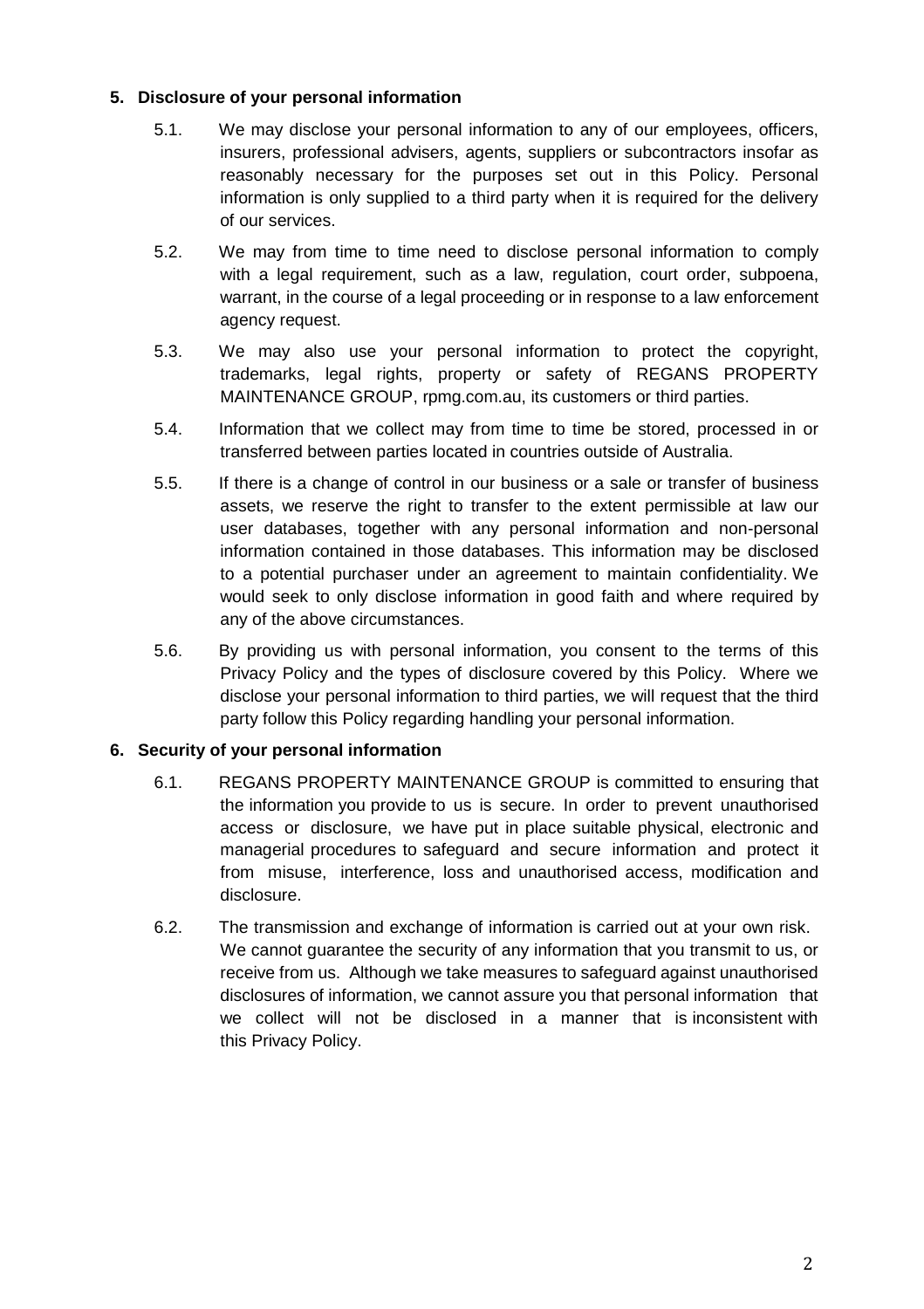# **7. Access to your personal information**

- 7.1. You may request details of personal information that we hold about you in accordance with the provisions of the *Privacy Act 1988* (Cth). A small administrative fee may be payable for the provision of information. If you would like a copy of the information which we hold about you or believe that any information we hold on you is inaccurate, out of date, incomplete, irrelevant or misleading, please email us at info@rpmg.com.au
- 7.2. We reserve the right to refuse to provide you with information that we hold about you, in certain circumstances set out in the Privacy Act.

### **8. Complaints about privacy**

8.1. If you have any complaints about our privacy practices, please feel free to send in details of your complaints to C/- 3 St Leonards Rd, Healesville, Victoria 3777, Australia. We take complaints very seriously and will respond shortly after receiving written notice of your complaint.

# **9. Changes to Privacy Policy**

9.1. Please be aware that we may change this Privacy Policy in the future. We may modify this Policy at any time, in our sole discretion and all modifications will be effective immediately upon our posting of the modifications on our website or notice board. Please check back from time to time to review our Privacy Policy.

### **10. Website**

10.1. *When you visit our website*

When you come to our website (www.rpmg.com.au) we may collect certain information such as browser type, operating system, website visited immediately before coming to our site, etc. This information is used in an aggregated manner to analyse how people use our site, such that we can improve our service.

10.2. *Cookies*

We may from time to time use cookies on our website. Cookies are very small files which a website uses to identify you when you come back to the site and to store details about your use of the site. Cookies are not malicious programs that access or damage your computer. Most web browsers automatically accept cookies but you can choose to reject cookies by changing your browser settings. However, this may prevent you from taking full advantage of our website.

10.3. Our website may from time to time use cookies to analyses website traffic and help us provide a better website visitor experience. In addition, cookies may be used to serve relevant ads to website visitors through third party services such as Google Adwords. These ads may appear on this website or other websites you visit.

### 10.4. *Third party sites*

Our site may from time to time have links to other websites not owned or controlled by us. These links are meant for your convenience only. Links to third party websites do not constitute sponsorship or endorsement or approval